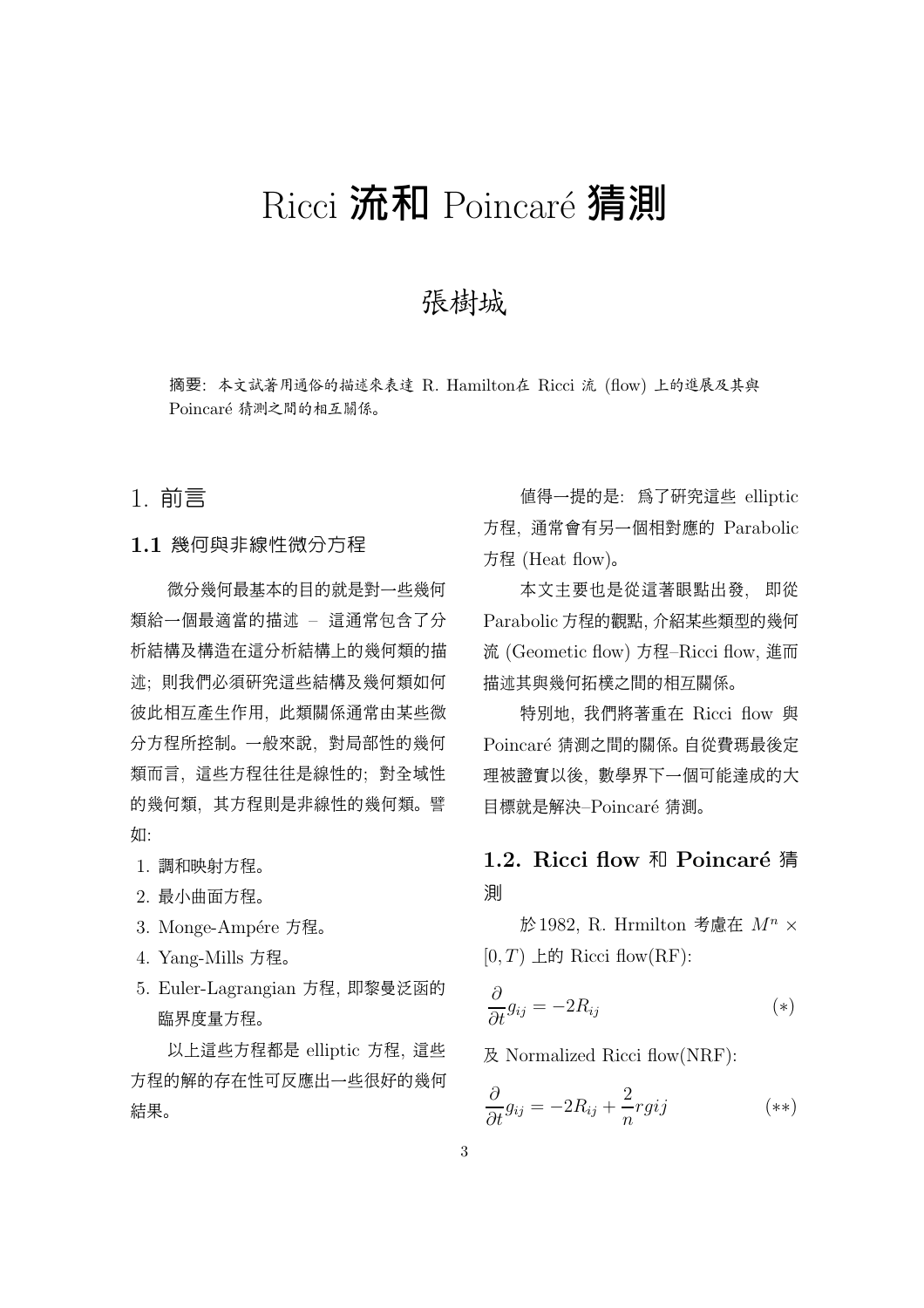其中  $g_{ij}(t)$  爲  $n$ 維流形 $M$ 上的度量,  $R_{ij}$  爲  $Ricci$  曲率,  $r = \frac{\int Rdn}{\int d\mu}$  爲平均純曲率, R 爲 純曲率。

Hamilton 於1982證明了

定理 A ([Hal], 1982): 在封閉的  $\left(\text{closed}\right)$  的3維黎曼流形  $M^3$  上, 假如  $(**)$ 的初值度量  $q_{ij}(0)$  的 Ricci 曲率是正的, 則 對所有時間 $t$ ,  $(**)$  的解存在,  $g_{ij}(t)$  逼近到 正的常曲率度量, 而且  $M^3$  與  $\frac{S^3}{\Gamma}$  可微同胚, 其中Γ為有限群。

註 A:

- 1. 由定理 A 可知給定一 homotopy 3 sphere M, 如果 M 上存在一正 Ricci 曲率度量, 則  $M = S^3$ , 所以 Poincaré 猜測在此情況下是對的。
- 2. 一般情況之下, (\*\*) 可能會有奇異解 出現, 因為並非所有封閉的流形都會有 Einstein 度量; 另一方面, 短時間 (∗) 光 滑解的存在性總是成立的。
- 3. 此一定理可視為解決 Poincaré 猜測的一 大進展。 類似地, S. T. Yau 也找到了非 正純曲率的 K¨ahlen-Einstein 度量, 進 而解決了 Calabi 猜測。 在此, Hamilton找到了正純曲率的 Einstein 度量。 另外, Tian-Yau也找到了一些正純曲率 的 Kählen-Einstein 度量。
- 4. 在固定體積之下,  $\int_n R d\mu$  的 Euler-Lagrangian 方程爲  $-2R_{ij} + \frac{2}{n}Rg_{ij} = 0;$ 所以 (\*\*) 式的右側式子並非其 Euler-Lagrangian 方程, 但 Hamilton 的想法 基本上由此而來!

1.3 Thurston's Geometrization 猜 測

簡單一句, Thurston's Geometrization 猜測描述說: 對每一個封閉3維流形, 皆 可分解成幾個分量, 其中每一分量存在一個 幾何結構 (geometric structure):  $\mathbb{H}^3$ ,  $\mathbb{E}^3$ ,  $\mathbb{S}^3$ ,  $\mathbb{H}^2 \times \mathbb{R}$ ,  $\mathbb{S}^2 \times \mathbb{R}$ ,  $\widetilde{SL}(2, \mathbb{R})$ ,  $Ni\ell$ ,  $Sol\circ$ 

註 B: 上述的猜測提了3 維統形的幾何與拓 樸之間的關係; 而 Poincaré 猜測是其 中的一個結果!([A])

R. Hamilton 的 Ricci flow 基本上是 想利用幾何的方法來研究 Thurston's Geometrization猜測。 大致上可分為二大部份:

- 第一部份: 研究有限的時間內 (∗) 的奇異 解。
- 第二部份: 非奇異解的分類。 我們將詳述於後:

2. Ricci flow 的奇異解

# 2.1. Necks 和 Geometric surgery

首先, 我們注意到, (∗) 的解沿著正 Ricci 曲率的方向向內收縮 (shrinking); 然 而沿著負 Ricci 曲率的方向向外擴張 (expanding)。 例如在  $S^2$ 上,  $(*)$  的任何正曲率 解在有限時間內將向內縮到一點。 因此, 我們 猜測一般的情況如下:

 $(a)$   $(S^2$ , dumbell 度量)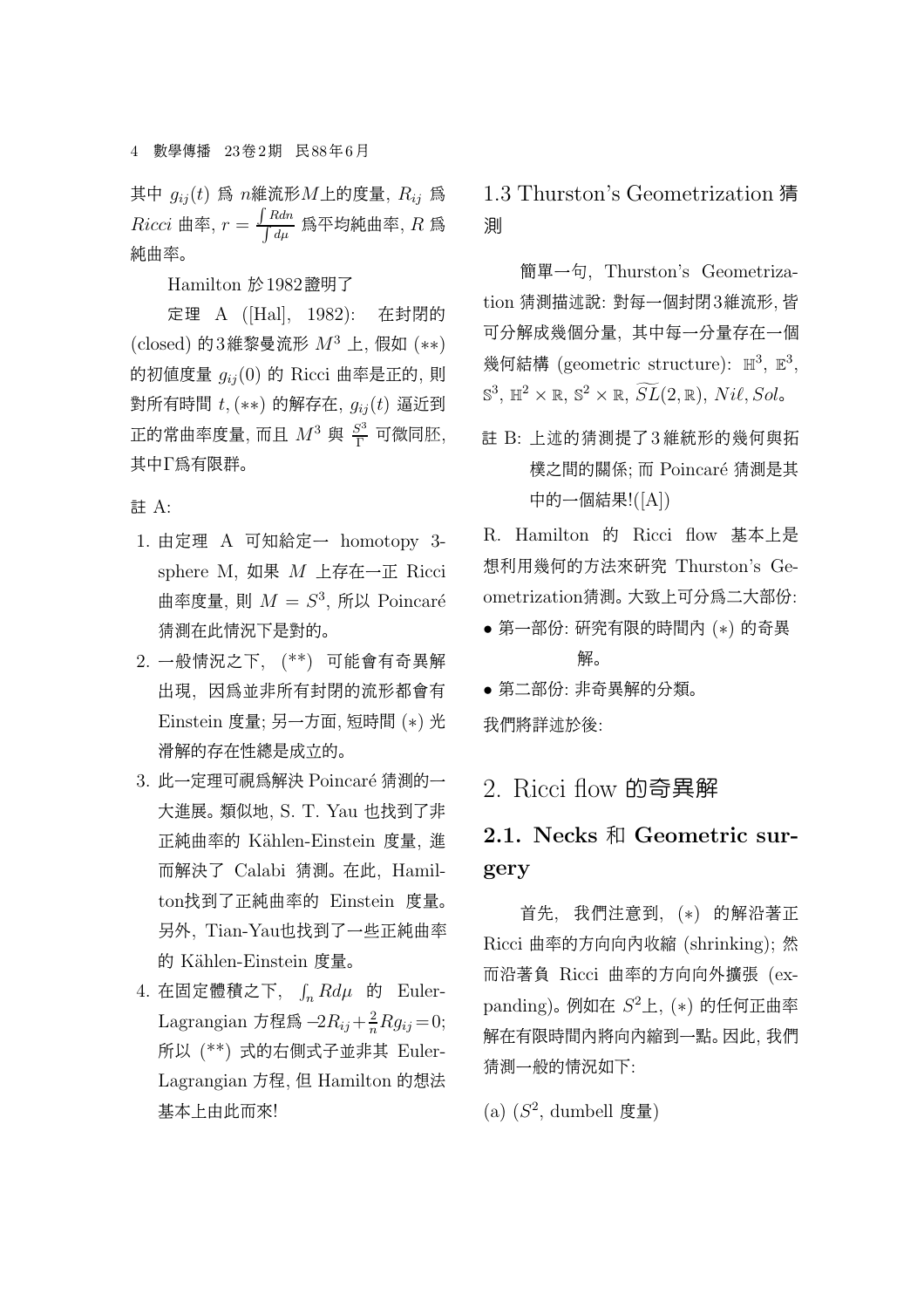Ricci 流和 Poincaré 猜測 5

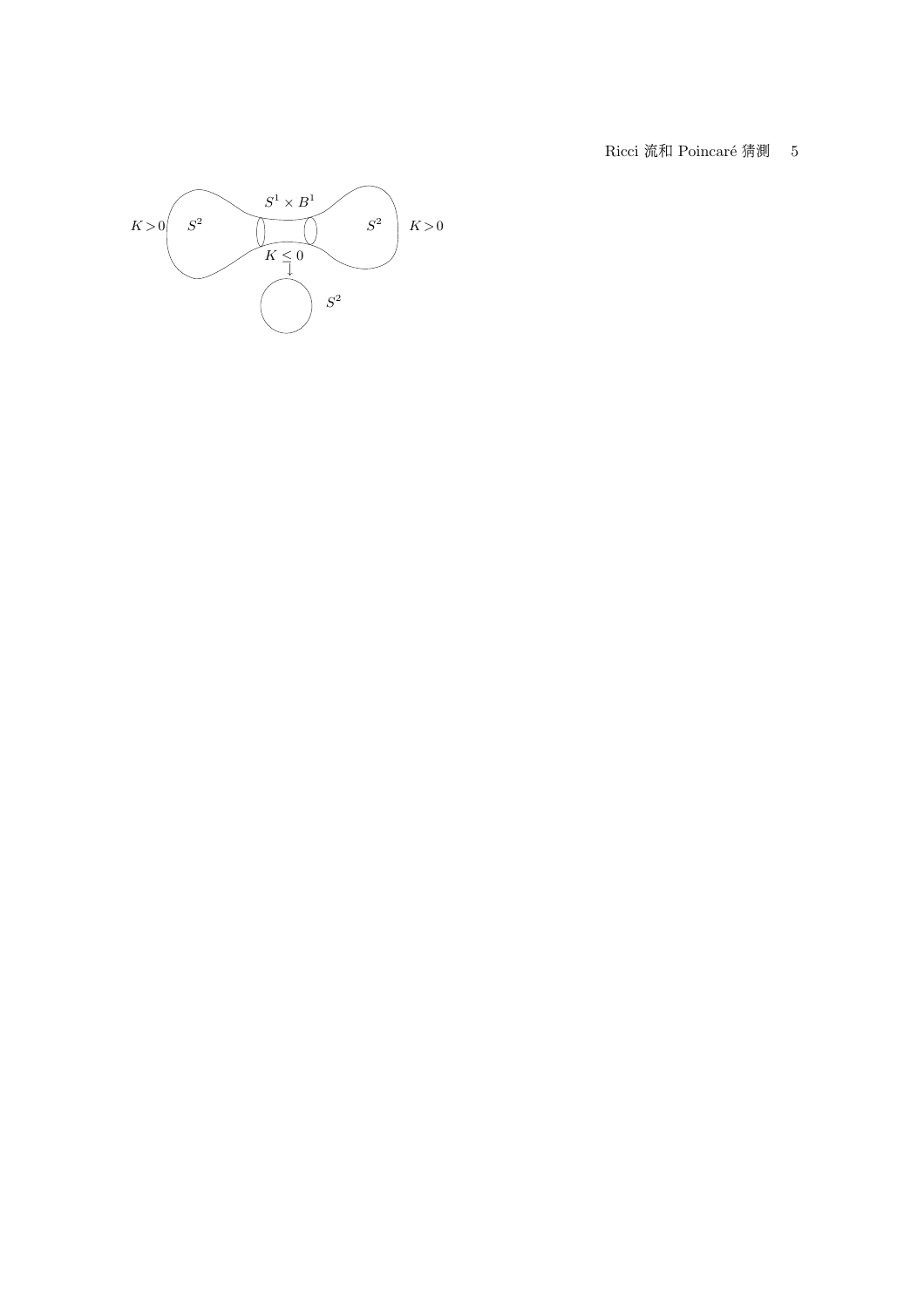6 數學傳播 23卷2期 民88年6月

- 兩邊  $S^2$ : 正曲率。
- 中間 Neck  $S^1 \times B^1$ : 很接近零的負曲率 我們預測兩邊向內收縮 (contract) 比 中間向外擴張 (expanding) 來得快, 最初變 成單一 $S^2$ , 然後漸漸收到一點。
- $(b)$   $(S<sup>3</sup>,$  dumbell 度量)



- 兩邊  $S^3$ : 正曲率。
- 中間 Neck  $S^2 \times B^1$ : 正曲率。

預測 Neck  $S^2 \times B^1$  將向內收, 進而分出兩 個 round  $S^3$ .

 $(c)$   $(H^2,$ dumbell 度量)



• 兩邊  $K \equiv -1$ 

• 中間 Neck  $T^2 \times B^1$ : 曲率微負。

預測 Neck  $T^2 \times B^1$  將越來越長越薄,  $\cdots$ 。

註 C:

 $\epsilon$  $\mathbf{I}$  $\mathbf{I}$ 

- 1. 一般維度時, Neck: $N^p \times B^q \hookrightarrow M^n$ ,  $n = p + q_{\circ}$
- 2. 如上面 (a),(b), Hamilton的方法是在其 產生奇異解之前做所謂的"幾何手術 (geomitric surgery)", 如

$$
n = 3
$$
  
\n
$$
S^2 \times B^1 \to B^3 \times S^0
$$
  
\n
$$
n = 4
$$
  
\n
$$
S^3 \times B^1 \to B^4 \times S^0
$$
  
\n
$$
S^2 \times B^2 \to B^3 \times S^1
$$

- 3. 例子 (C), 我們必須將解做適當的尺標變 換 (rescaling), 然後再做2。
- 4. Hamilton 理解到下列的對應關係

$$
\left\{\begin{array}{c}\text{Neck pinching} \\ \text{off} \\ \text{Thuston's geometrication} \\ \text{#i} \\ \text{#i} \\ \text{the } \text{m} \end{array}\right\} \leftrightarrow
$$

綜合以上討論, Hamilton 想分析在有 限時間的奇異解的特性, 使得在奇異解產生 以前, 能夠做所謂"幾何手術"如上, 然後把流 形作適度的分解, 再讓 Ricci flow繼續作用 下去, 進而得到非奇異解。

#### 2.2. 3維和4維流形的奇異解

上一節的想法, 在某些四維流形上是可 以做到的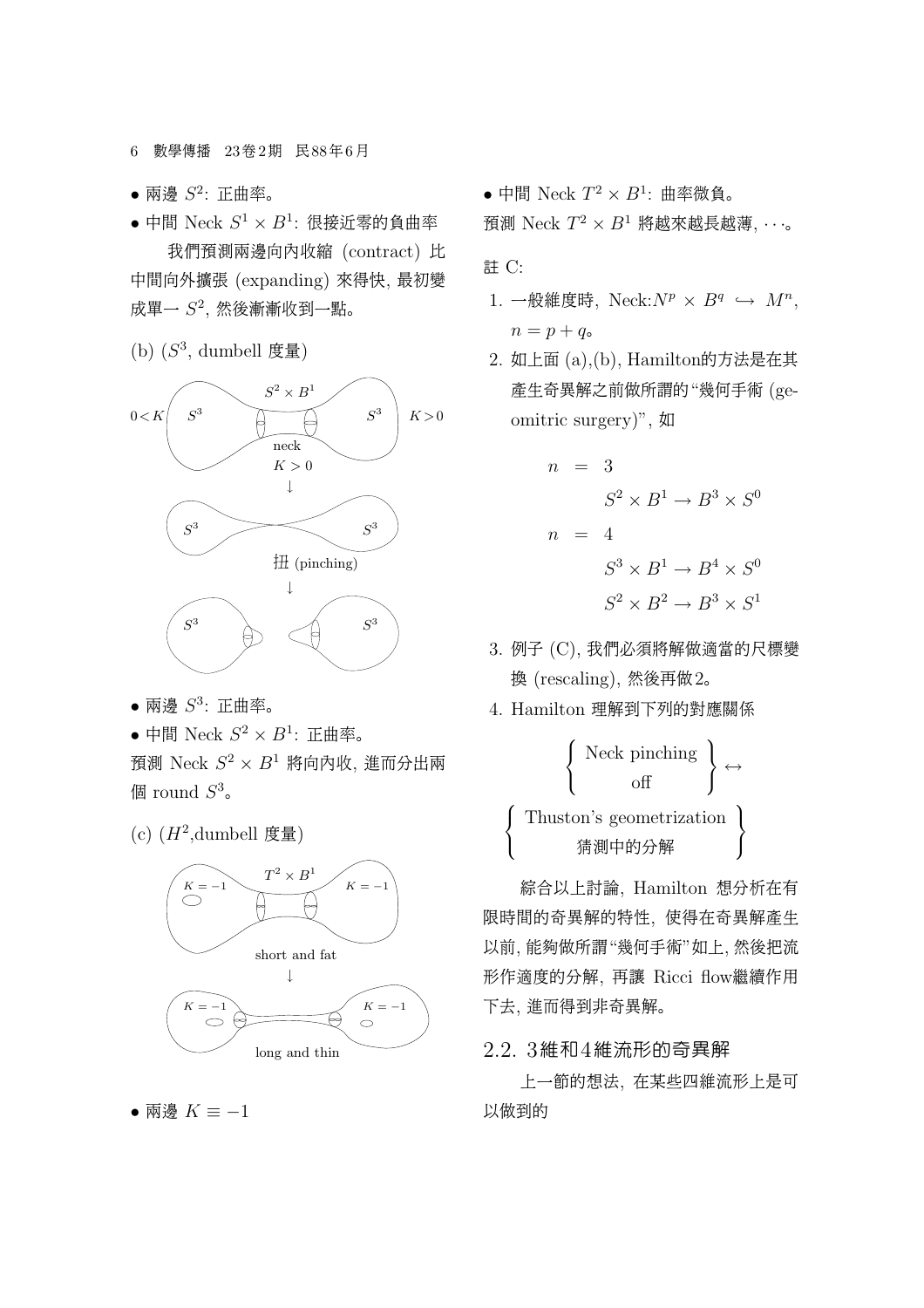定理 B ([Ha6], 1999): 在四維 closed 流形上, 如果存在有正的迷向 (isotropic) 曲率 (PIC), 則唯一的奇異解是如上所說的 Neck piching off, 如果在出現奇異解以前 作"幾何手術", 則流形可分解爲 $S^4$ ,  $\mathbb{R}P^4$ ,  $S^3 \times S^1$ ,  $S^3 \times^2 S^1$ , 然後再考慮 Ricci flow, 則經過有限次的"手術"後, 我們得到空集合, 即表示  $M$  與  $S^4$  比  $\mathbb{R}P^4$ ,  $S^3 \times S^1$ ,  $S^3 \times^2 S^1$ 的 connected sum是可微同胚!

#### 現在回到我們想理解的3維流形。

定理 C ([Ha9], 1999): 假設  $(M^3,$  $g_{ij}(t)$ ) 是 (\*) 的奇異解, 則存在一子序列 的尺標變換度量, 使得其收斂至  $S^3/\Gamma$ , 或  $S^2 \times \mathbb{R}/\Gamma$ , 或  $\sum \times \mathbb{R}/\Gamma$ , 其中 $\Gamma$ 爲有限群,  $\sum$ 是 cigar soliton (非緊緻, 在無窮遠處類似 cylinder)。

註 D:

- (1) Hamilton 猜測  $\sum \times \mathbb{R}$  的情況是不可 能的, 其中一個重要工具是下面將介紹 的"Little Loop Lemma"。
- (2) 例如1是對的, 則這些尺標變換度量將收 斂至 $S^3/\Gamma$ 或者可作一 surgery, 然後證 明經過有限次後, 得到非奇異解。
- (3) 果真如此, 則整個問題就剩下這些非奇異 解的分類了。

### 3. 3維流形的非奇異解之分類

#### 3.1. 定義與例子

定義: 我們說  $(M^3, g_{ij}(t))$  是  $(*^*)$  的 非奇異解當對所有時間  $0 < t < \infty$ ,  $q_{ij}(t)$ 皆存在且其曲率一致有界。

例如: (\*\*) 在任一封閉流形有非奇異解存在, 當初值度量  $q_{ij}(0)$ 是

- (a)  $(\sum^2, g_0)$ : 任一閉曲面,
- (b)  $(M^3, g_0)$ :  $Ric(g_0) > 0$ ,
- (c)  $(M^3, g_0)$ : 局部 homogeneous 度量,
- (d)  $(M<sup>4</sup>,0)$ :  $g_0$  有正的曲率算子,
- (e)  $(M, g_0)$ : Kähler 流形,  $C_1(M) = 0$  或  $C_1(M) < 0$ .

#### 3.2. 3維流形的非奇異解

最後, 當M是閉3維流形時, 非奇異解的 拓樸性質完全被分類出來。

定理 D ([Ha5], 1998): 假如  $M^3$  存在 有  $(***)$  的非奇異解, 則我們可以完全把  $M^3$ 分解成為一些幾何結構.

由上第二節與第三節可知, 整個問題剩 下來的就是如何去解決註 D(1) 的猜測了。 下面我們提供一些可能的方法。

# 4. 極大值原理及 Harnack 估 計

4.1. 極大值原理 (Maxinum Principle)

Ricci flow 之所以能夠在分析與幾何中 建立關聯, 最基本的性質就是幾何量滿足所 謂的極大值原理; 由此可知, 對所有進度而言, 正純曲率 R 及正曲率算子都被 (∗)保持下來, 在特殊的3維流形中, 正 Ricci 曲率也被保持 下來, 另外它用來證明了研究 Ricci flow 一 個重要的估計–Harnack 不等式。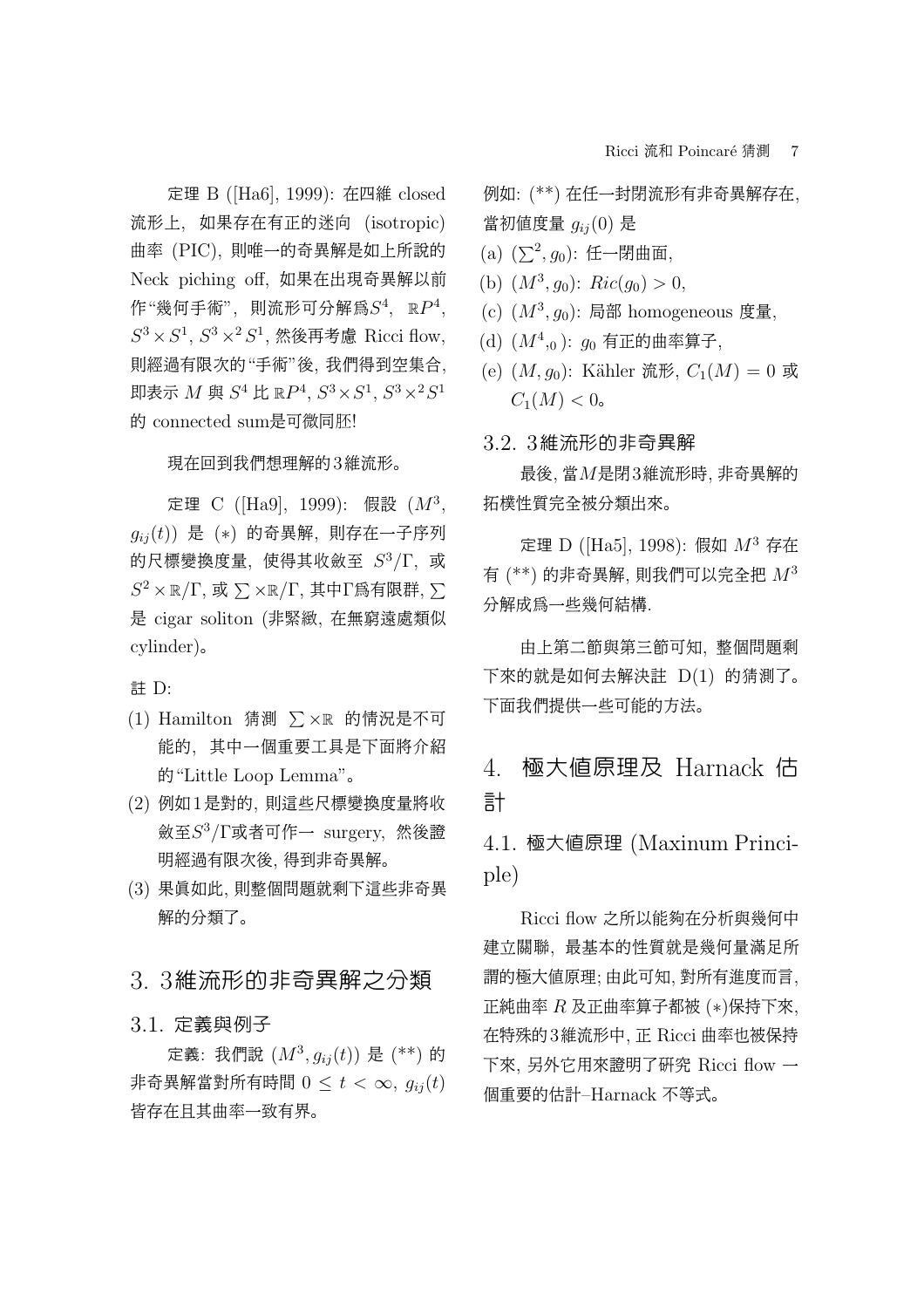4.2. Harnack 估計 我們介紹下列的 Harnack 不等式:

定理 E ([Ha7], 1993): 假設 (M,  $g_{ij}(t)$ ) 是 (\*)的解,  $g_{ij}(0)$ 有非負曲率算 子 $R_{ijkl}$ , 則對任一向量場 $W$ , 2 – form  $U$ 

$$
Z = M_{ij}W^{i}W^{j} + 2P_{ijk}U^{ij}W^{k}
$$

$$
+R_{ijkl}U^{ij}U^{kl} \geq 0.
$$

其中

$$
P_{ijk} = D_i R_{jk} - \nabla_j R_{ik}
$$
  
\n
$$
M_{ij} = \Delta R_{ij} - \frac{1}{2} \nabla_i \nabla_j R
$$
  
\n
$$
+ 2g^{kp} g^{lq} R_{ikjl} R_{pq}
$$
  
\n
$$
-g^{kl} R_{ik} R_{jl} + \frac{1}{2t} R_{ij}
$$
  
\n
$$
\nabla_i = \text{Levi-Civita }\n\ddot{\mathbf{H}}\n\dot{\mathbf{H}}\n\Delta = g_{ij} \nabla_i \nabla_j
$$

應用:

(1) Harnack 估計用來研究(∗)的奇異 解與 Ricci Soliton 之間的關係, 如 [Ha9]。

(2) 它也可用來證明下列的 "Little Loop Lemma":

對 $(m^3, g_0)$ 而言, 如果  $g_0$  為非負截面曲 率度量, 則存在常數A, B, 使得如果在某時 間  $t, \rho$  滿足

$$
R(y,t) \le \frac{A}{\rho^2}, \quad \forall y \in B_{\rho}(x)
$$

我們有如下估計

$$
inj(x) \ge B\rho
$$

其中  $inj(x)$  = injectivity radius,  $\forall x$  ∈ M.

由此引理, 將可用來證明註 D(1) 的猜 測問題乃是在此引理中, 我們必須對曲率做 適度限制。

### 5. Open 問題

從以上討論以及註 D(1), 第四節應用 (2), 知如果我們能得到類似如下猜測, 則整 個 Hamilton's program 將可得到滿意的答 案。

Conjecture: 考慮 $(M^3, g_{ij}(t))$ 上的 Ricci flow, 在任何初值度量 $g_{ij}(0)$ 之下, 我 們也有某種 Harnack-type 的估計!

例子: 在二維的例子, Hamilton 和 Yau 找到了類似的 Harnack-type 估計。

## 參考資料

- [A ] M. Anderson, Scalar curvature and geometrization conjectures for 3 manifolds, in Comparison Geometry, MSRI Publications, 30(1997), 49-82, Cambridge Univ. Press.
- [Ha1 ] R. S. Hamilton, *Three-manifolds* with positive Ricci curvature, J. Differential Geom. 17(1982), 255-306.
- [Ha2 ] R. S. Hamilton, Four-manifolds with positive curvature operator, J. Differential Geom. 24(1986), 153-179.
- [Ha3 ] R. S. Hamilton, The Ricci flow on surfaces, Contemporary Mathematics 71(1988), 237-261.
- [Ha4 ] R. S. Hamilton, An isoperimetric estimate for the Ricci flow on surfaces, in Modern Methods in Complex Analysis, The Princeton conference in